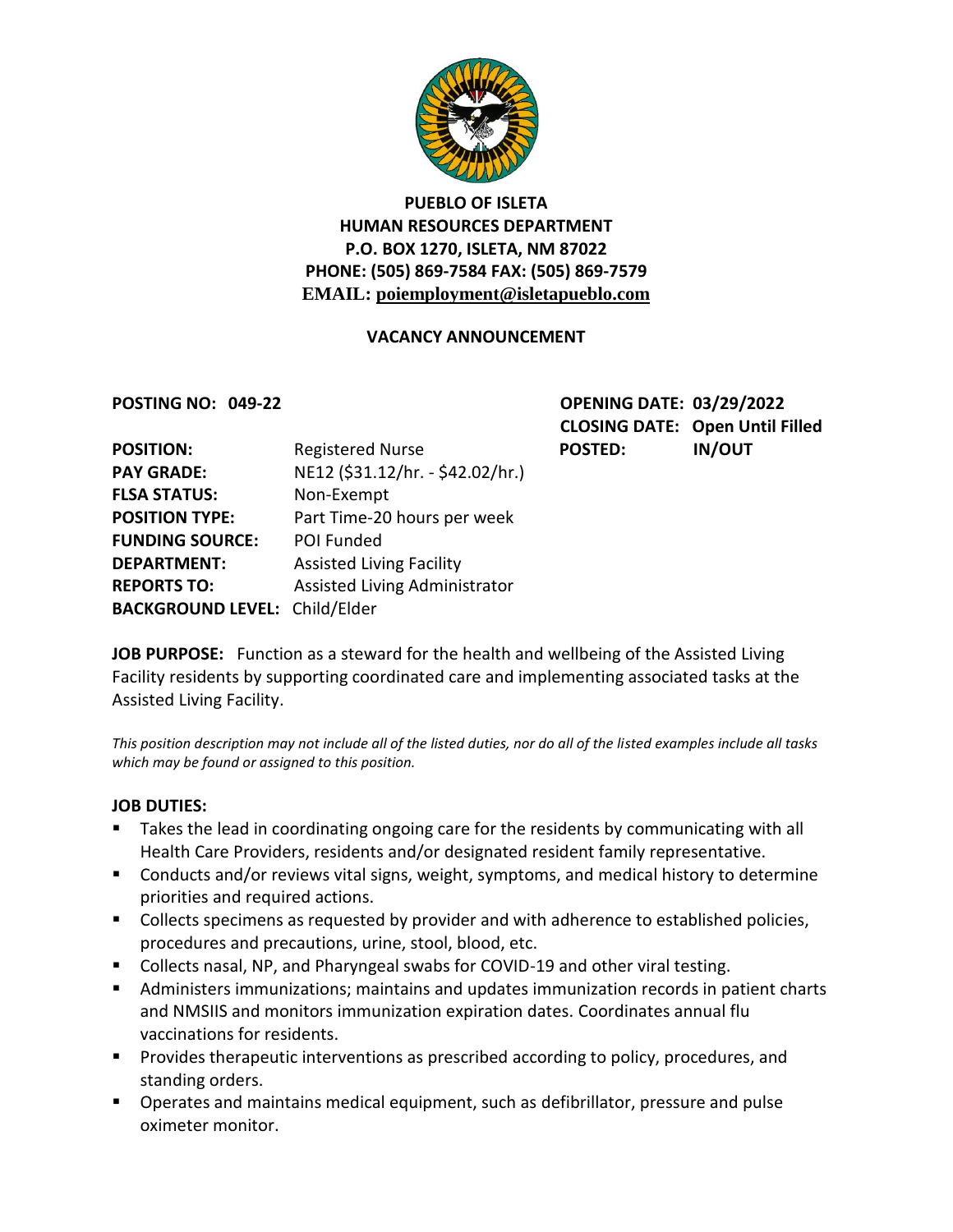- Records information in patient records including assessment, history, monitoring and education.
- **Provides patient and caregiver direction including: cause, laboratory results, diagnostic** results, medications, and treatments; ensures the patient is in compliance with medical regimen.
- **Performs wound care (e.g. traumatic/fall injuries, pressure sores, etc.) including sutures and** staple removal as needed.
- **Provides telephone triage; answers ALF staff, resident and/or family member questions; and** offers general education.
- Provides medical work related direction to Certified Nurse Aides and Caregivers; provides training and gives feedback; assigns, reviews, and delegates medically related job duties.
- Maintains and audits pharmaceuticals; assists with ordering prescription refills.
- Recommends the purchase of specific medical supplies and equipment as required.
- **Monitors and maintains** required **vaccine and/or medicine** storage **temperatures.**
- **E** Ensures that all medicines are properly administered and ordered for refill in a timely manner.
- Review medication records and reporting in accordance with ALF Licensure requirements.
- **Participates in accreditation and other quality review and improvement activities.**
- Refers residents to community health programs and external resources as appropriate, and documents resident communications form.
- Maintains confidential information in Health Records.
- **Performs all other duties as assigned.**

## **MINIMUM QUALIFICATIONS/REQUIREMENTS:**

- **E** Current New Mexico License as a Registered Nurse.
- **Diamage 1.5 To any or a standard Exercise** one one one or a non-type of an  $\blacksquare$  One or morram.
- **CPR Certification.**
- **Current TB screening.**
- **Must provide written copy of immunization record prior to employment.**
- **Must pass background check for position.**
- **Must be able to comply with the Pueblo of Isleta Drug Free Workplace policies.**

# **KNOWLEDGE, SKILL AND ABILITY REQUIREMENTS:**

- Knowledge of applicable federal, state, county and local laws, regulations, and requirements.
- Knowledge of medical terminology.
- Knowledge of nursing techniques and practices.
- Knowledge of OSHA guidelines for blood borne pathogens.
- Knowledge of patient positioning and procedures for various examinations.
- **Knowledge of commonly used drugs and pharmacology terminology.**
- Knowledge of office functions, procedures, and policies.
- Skill in operating various word-processing and database software programs.
- Skill in treating patients with tact, courtesy, and respect.
- Ability to obtain accurate weight and vital signs.
- Ability to react quickly and make effective decisions in an emergency situation.